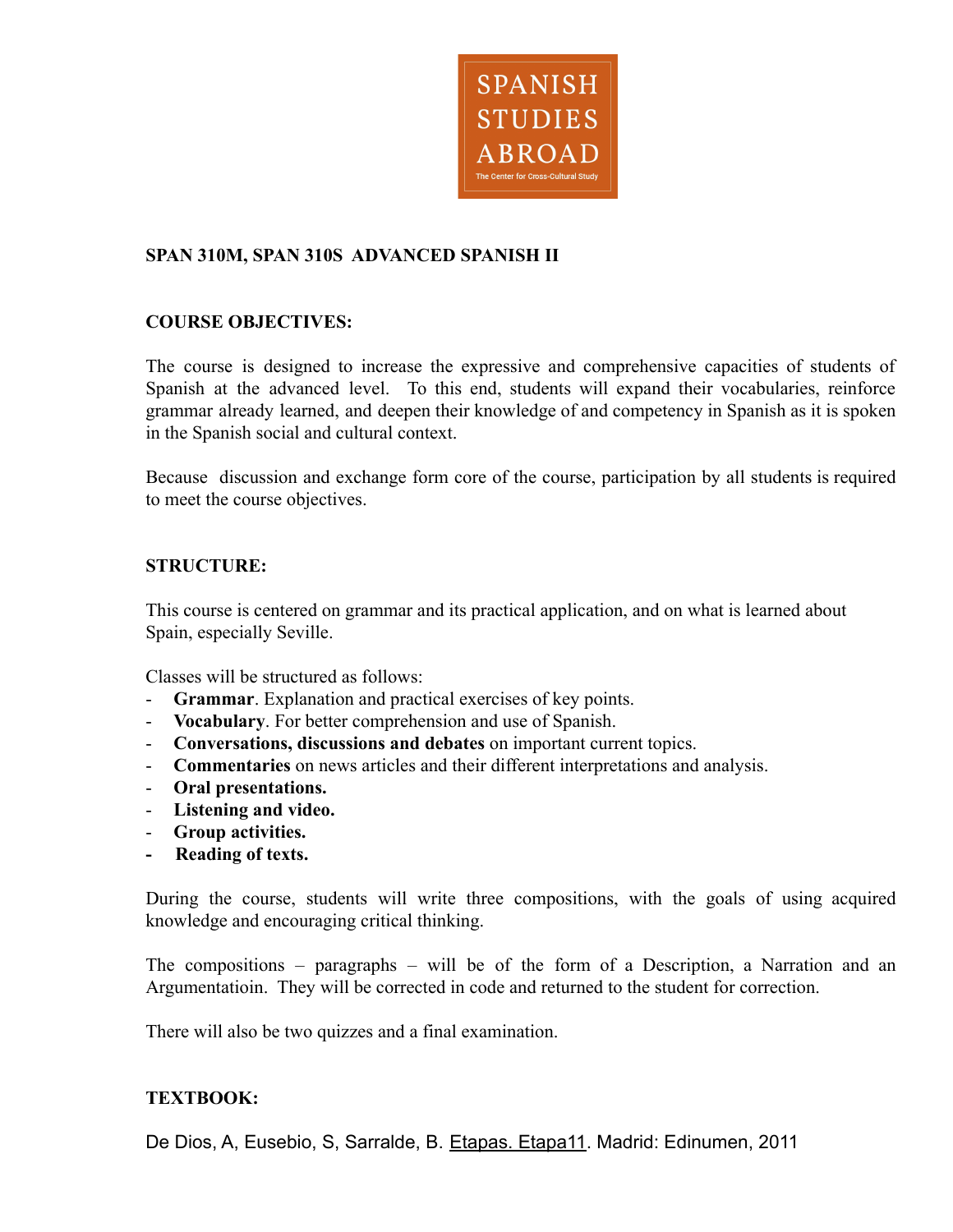

# **BIBLIOGRAFÍA:**

Cascón Martín, E. Español coloquial. Madrid: Edinumen, 2000

Castro Viudez, F. Aprende gramática y vocabulario Madrid: SGEL, 2004

Cortés, M. Guía de usos y costumbres de España. Madrid: Edelsa, 2003

Martín, M. Torrens, Mª J. Los conectores oracionales. Madrid: Edinumen, 2001

Martín, M. Los marcadores de construcción e interpretación de discursos y enunciados. Madrid: Edinumen, 2003

Matte Bon, F. Gramática comunicativa del español. Tomos 1-2. Madrid: Edelsa, 2001

Ramoneda, A. El libro de los verbos. Uso conjugación y dudas. Madrid: Alianza Editorial, 2006

Seco, M. Diccionario fraseológico documentado del español actual. Madrid: Aguilar, 2004

Real Academia Española, Diccionario de la Lengua Española, Madrid: Espasa‐Calpe, 2001,

Rubio, P. Verbos españoles conjugados. Madrid: SGEL, 1997

Vázquez, G. (coord). Actividades para la escritura académica. Madrid: Edinumen 2001

VV.AA. Al habla. Tácticas de conversación, Madrid: SM, 1994

VV.AA. Diccionario para la enseñanza de la lengua española. Español para extranjeros*.* Barcelona: VOX., 2002

[www.cvc.cervantes.es](http://www.cvc.cervantes.es)

[www.rae.es](http://www.rae.es)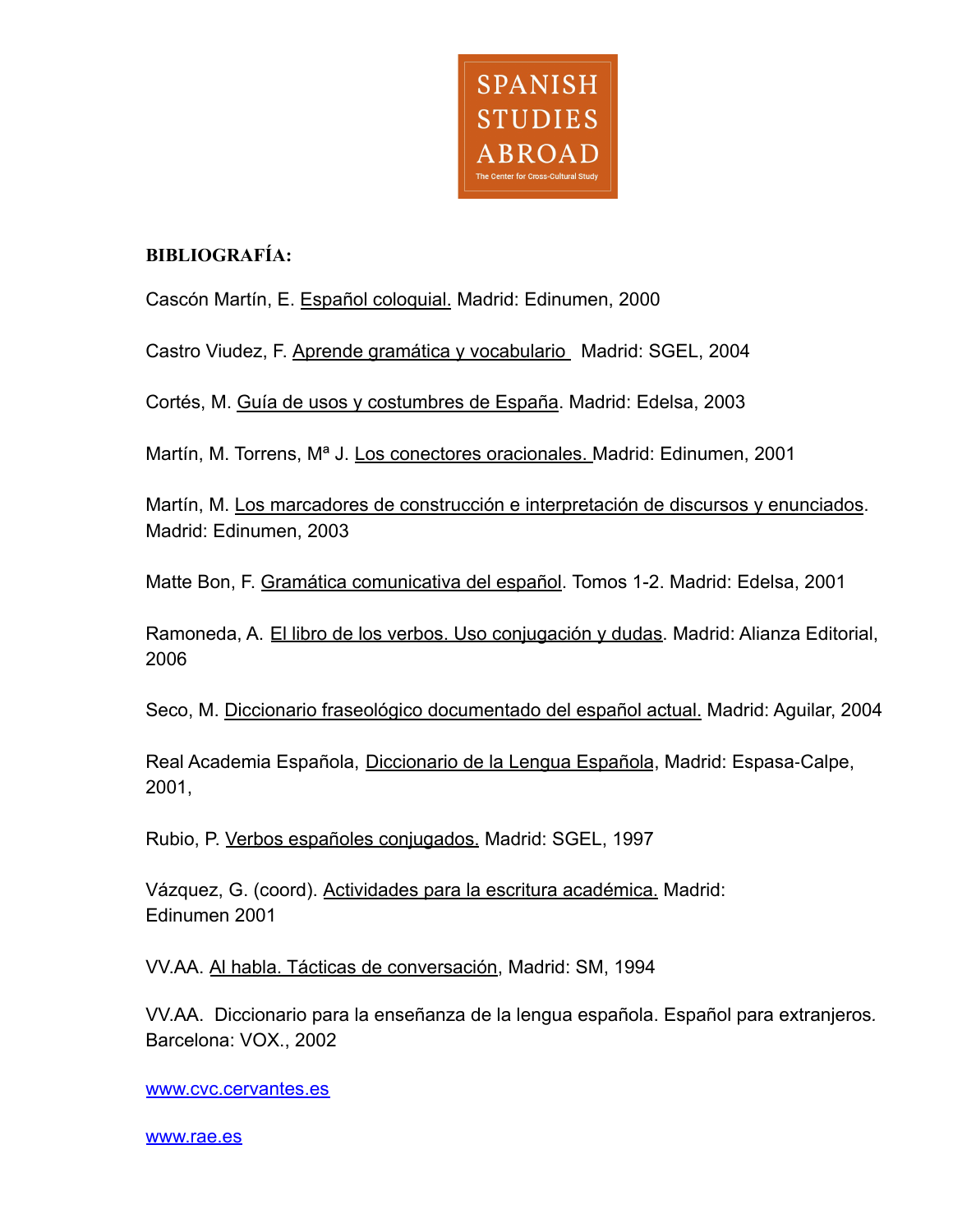

# **EVALUATION:**

| 1) Participation                  | 25% |
|-----------------------------------|-----|
| 2)<br><b>Written test</b>         | 25% |
| 3) Compositions                   | 25% |
| <b>Final exam</b><br>$\mathbf{A}$ | 25% |

# **SCHEDULE:**

### **Week 1**

|        | Introduction to course.                               |
|--------|-------------------------------------------------------|
|        | Grammar: General introduction. Ser and estar.         |
|        | Discussion of current events topics.                  |
|        |                                                       |
|        | Grammar: Infinitive, gerund and participle.           |
|        | Reading: Family relationships. Photocopies.           |
|        | Debate: New directions in human relationships.        |
|        | Explanation of Description.                           |
|        |                                                       |
|        | Grammar: Verbs. The Indicative.                       |
|        | Reading: "Picar a la española". Photocopies.          |
|        | Topic: Spanish gastronomy. Andalusian cuisine.        |
|        |                                                       |
|        | Composition 1. Description.                           |
|        | Grammar: The Subjunctive I                            |
|        | Debate: Objectivity in the media.                     |
|        |                                                       |
|        | Grammar: The Subjunctive II.                          |
|        | Reading: "Los marginados".                            |
|        | Debate: Marginalized populations in Spain and the US. |
|        |                                                       |
| Week 2 |                                                       |
|        |                                                       |
|        | Oral presentations.                                   |
|        | Grammar: The Passive Voice.                           |
|        | Current news: The written press.                      |